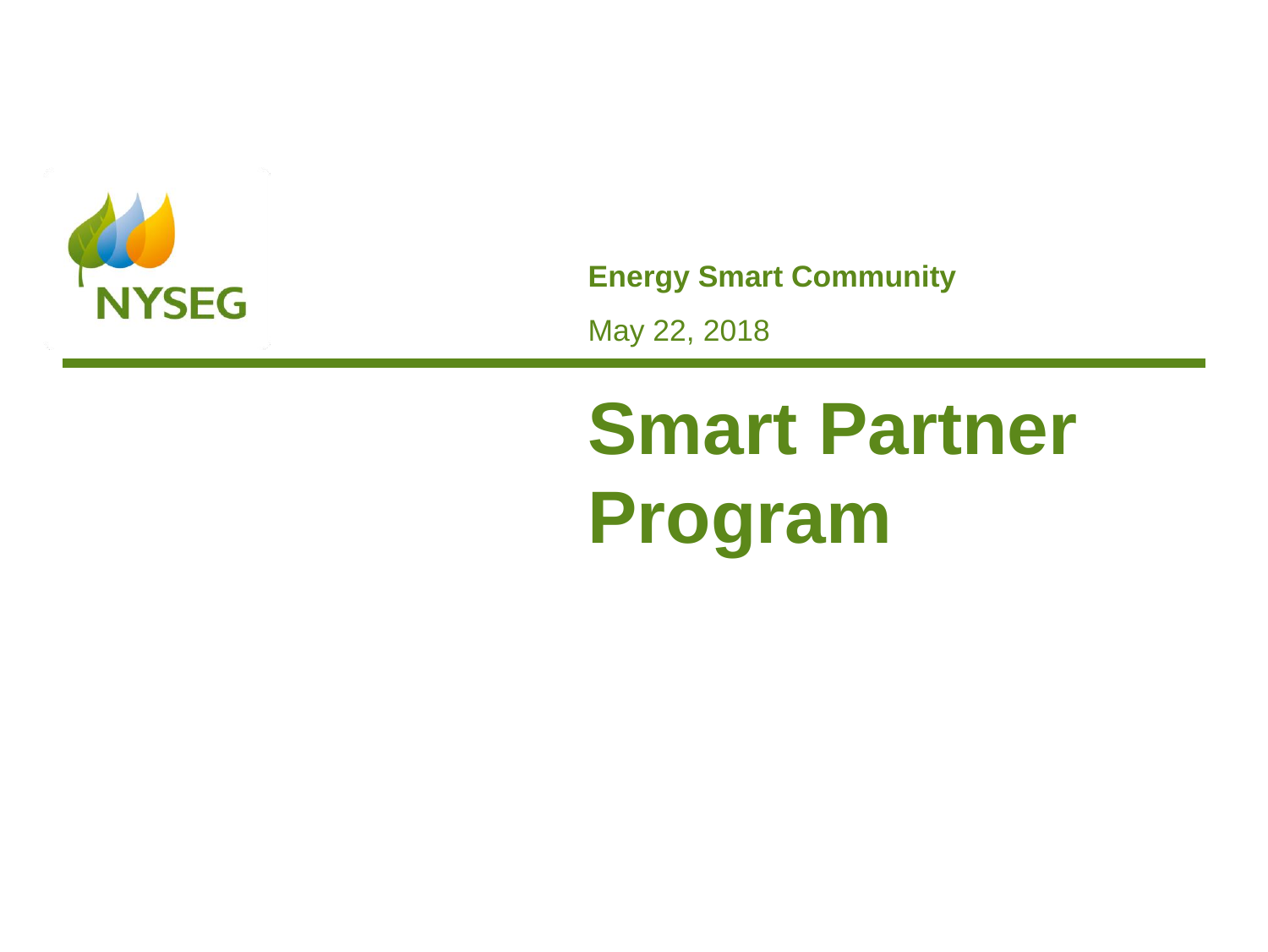- ➢ Part of the Energy Smart Community (ESC) pilot project in Tompkins County, NY
	- ➢ Project includes:
		- $\triangleright$  Installation of about 12,400 Electric and 7,600 Gas smart meters in Ithaca and surrounding areas
		- ➢ Online tools for customers to access low cost Energy Efficiency (EE) products, to better understand energy usage, and to connect with third party providers

## $\triangleright$  Why we chose the ESC

- ➢ Ability to partner with existing community based resources
- ➢ Leverage online tools and real time energy consumption data



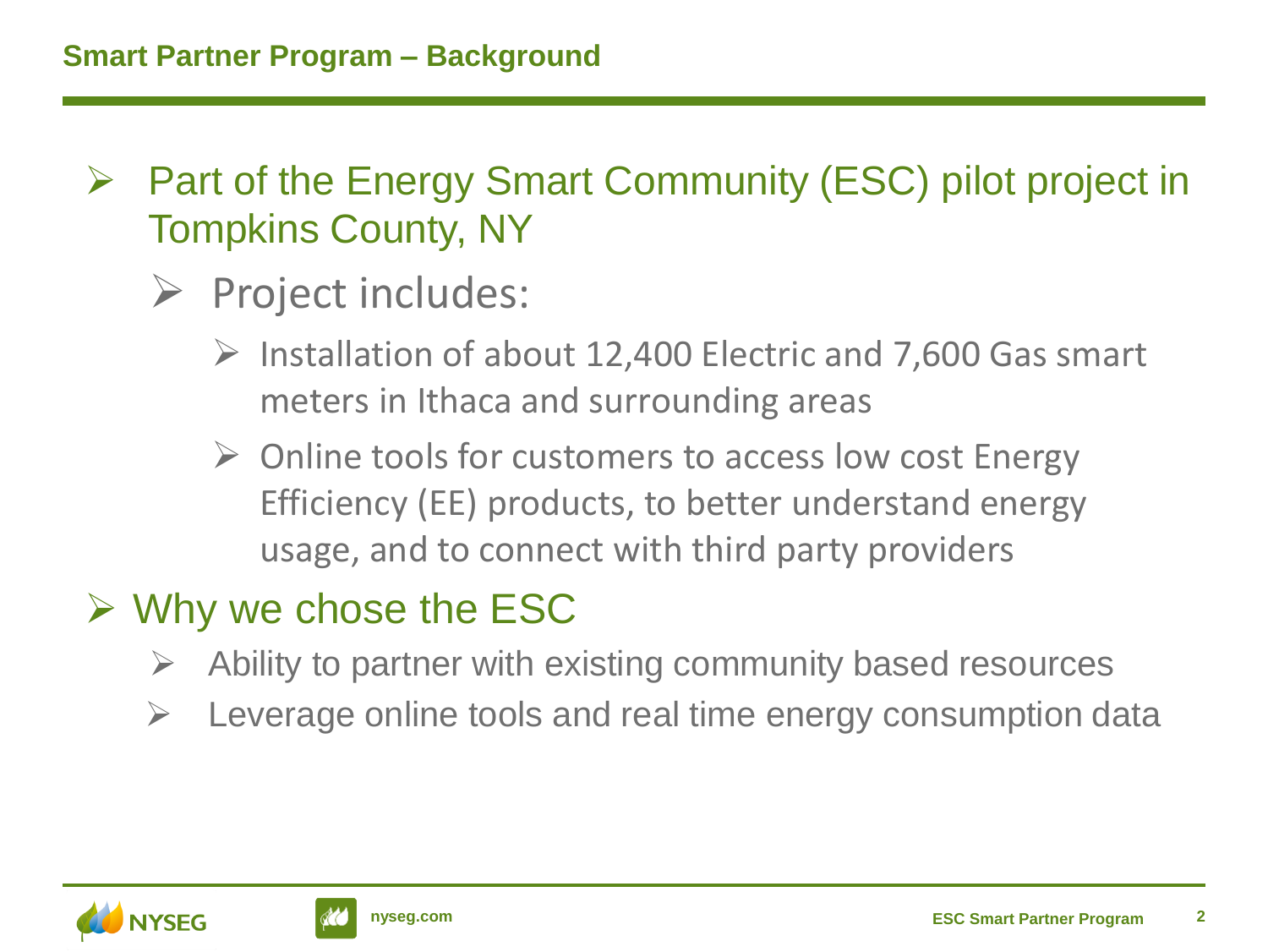#### **Smart Partner Program - ESC Footprint**





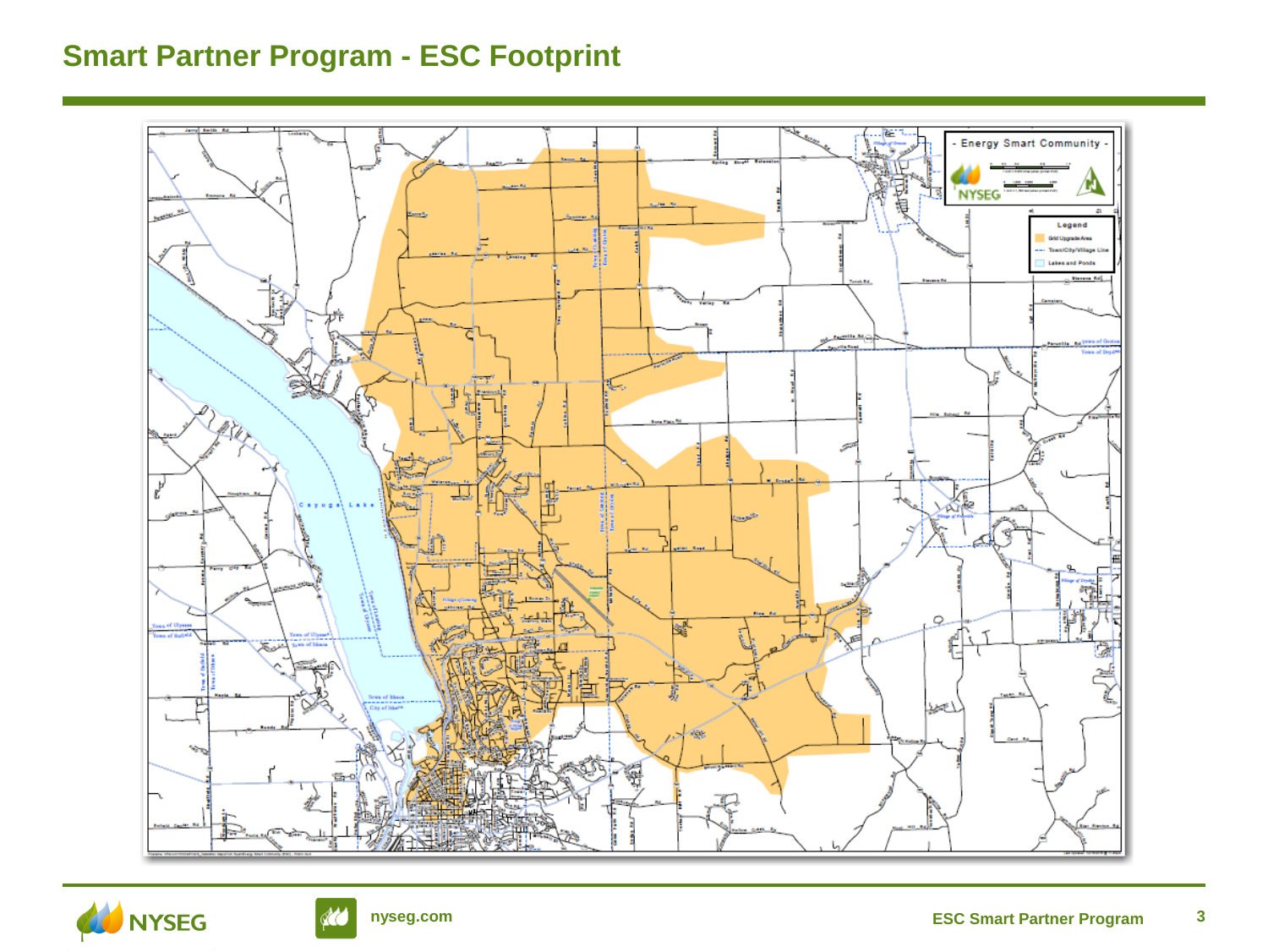- ➢ Offering to Low to Moderate Income (LMI) customers within Tompkins County
- ➢ Partnership with Cornell Cooperative Extension and the Get Your Green Back organization that focuses on helping people conserve Energy and other sustainability issues
- ➢ Provides training for 'Energy Navigators' to provide one on one assistance for LMI customers
- $\triangleright$  Guided customer experience to help LMI community better manage energy usage and energy bills
- ➢ Proven effective model of peer to peer counseling based on research and programs in other states



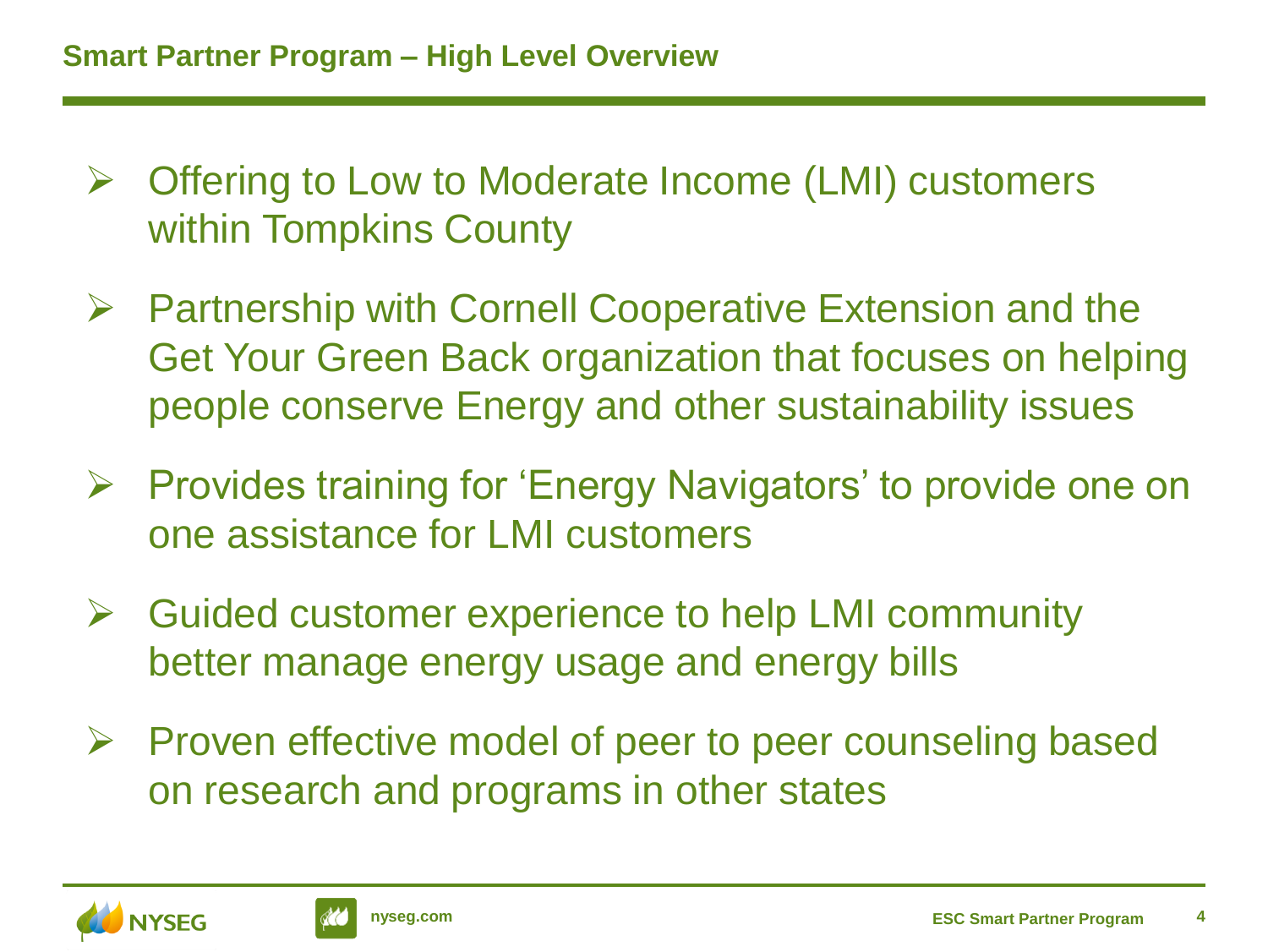#### **Why create this program?**

#### To Learn

- Connect with otherwise hard to reach populations
- How to assist population to pay bills on time, less likely to default
- Demonstrate smart meter technology to a population historically without access to smart infrastructure knowledge

## To Create Value

- Reduce energy burden for LMI customers
- Show program participants the value of smart meter/AMI data
- Increased EE in one population benefits all ratepayers

### To Improve

• Scalability: service territory 49,290 HEAP customers

## Aligns with the Energy Smart Community initiatives



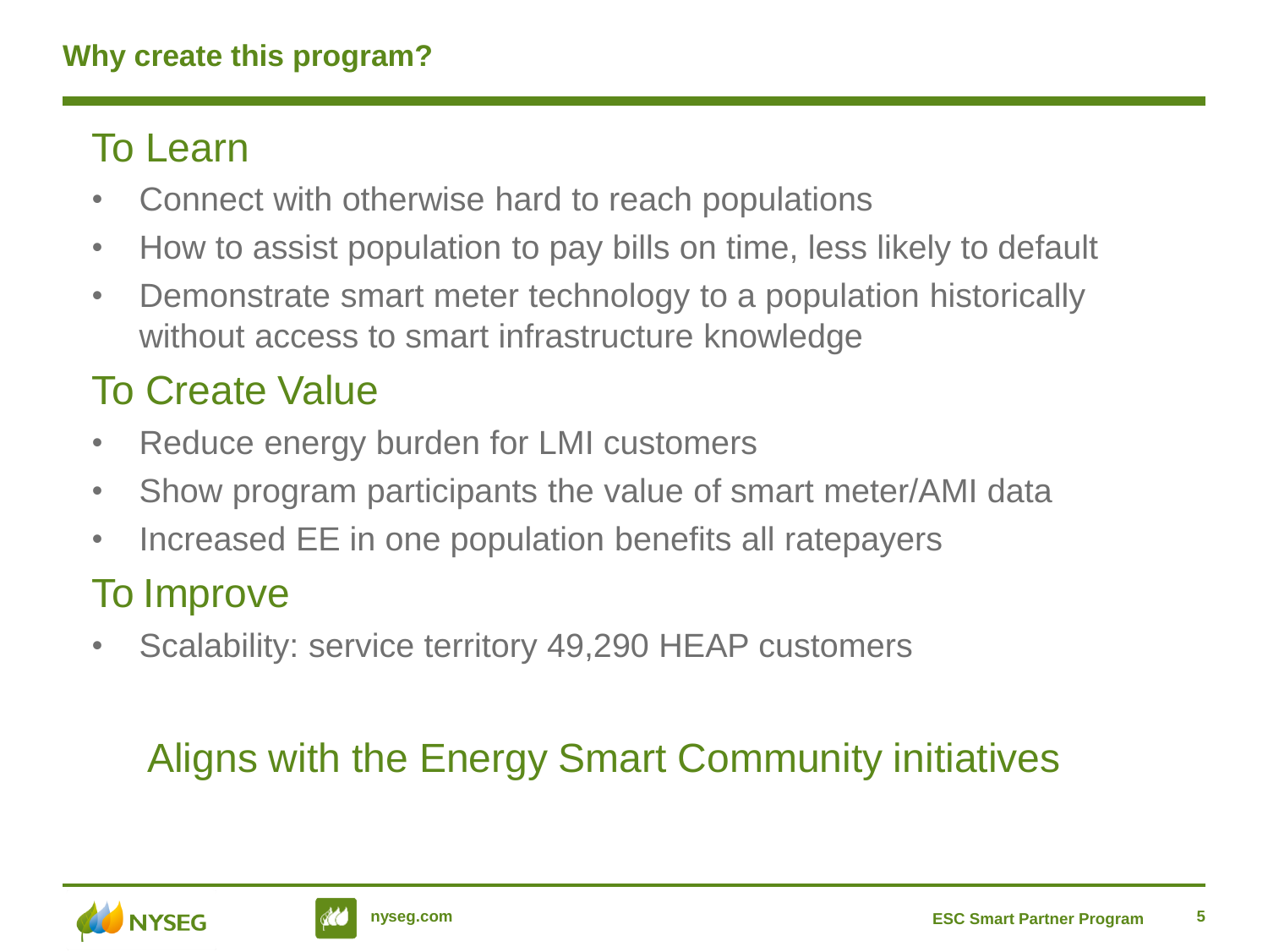## Community profile

- High energy burden
- Limited capital
- Unaware of EE programs
- Low response to EmPower referral letter
- 407 low income customers in Tompkins County
- Lack access to smart grid educational information

## Proven methods to reach this population

- Straightforward process
- Single POC for program
- Relationship building via trusted expert, opportunity for conversation
- One touch isn't enough
- Must provide service, not just information
- Personalized support needed to reach beyond low-hanging fruit
- Hands-on experience



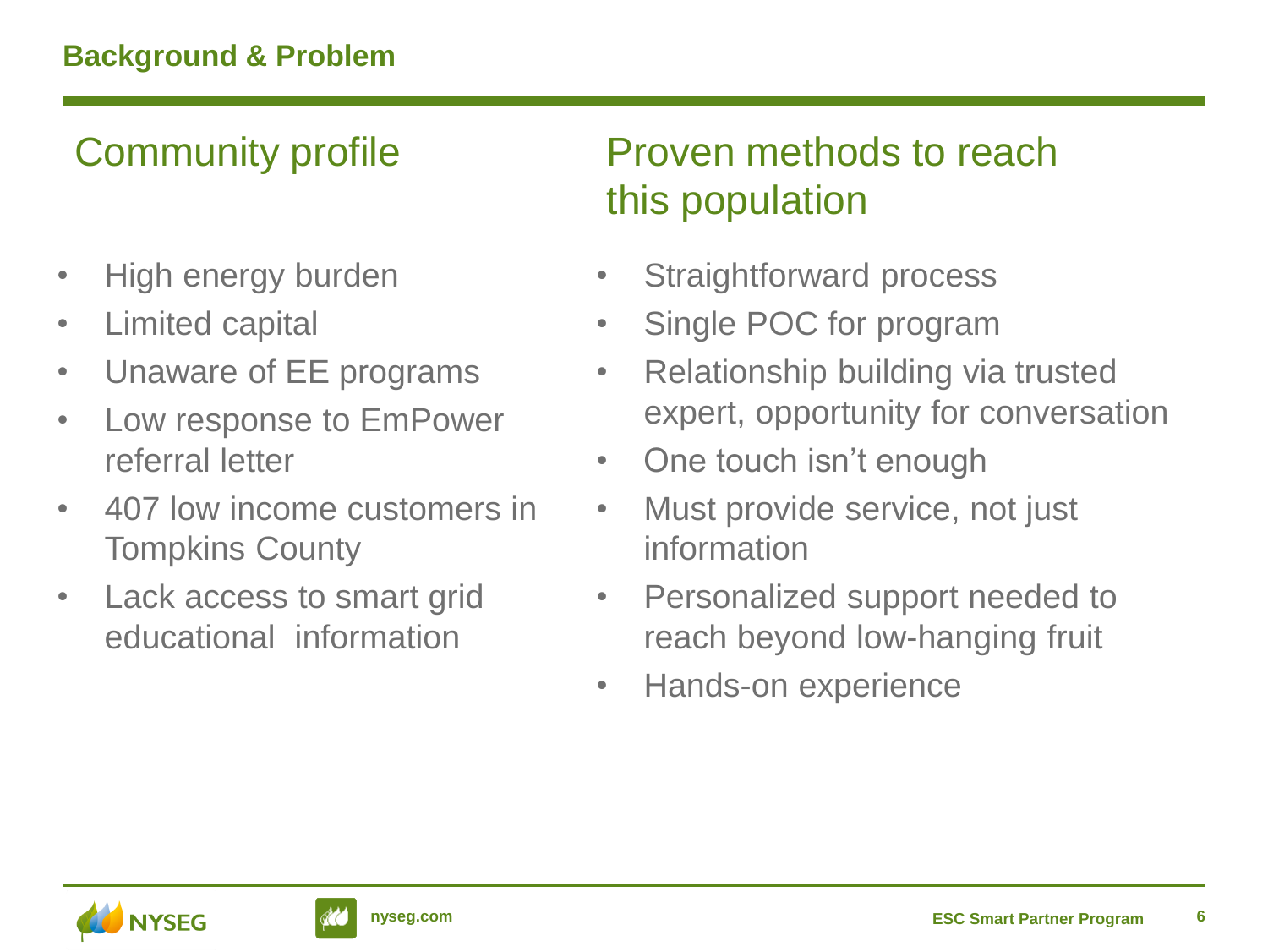#### Get Your Green Back (GYGB)

- Existing, trusted communitybased program
- Training 15 volunteers as Energy Navigators; 13 active
- Help others make environmentally and financially sound energy decisions
- Provide relevant, researchbased information and resources
- 200 customers reach

**Results:** In two years, Navigators connected with > 500 customers and helped 20 customers take high impact actions.

### NYSEG

- Use customer reach and brand equity
- AMI data to track progress and generate reports
- Targeted messaging
- Direct install measures provided





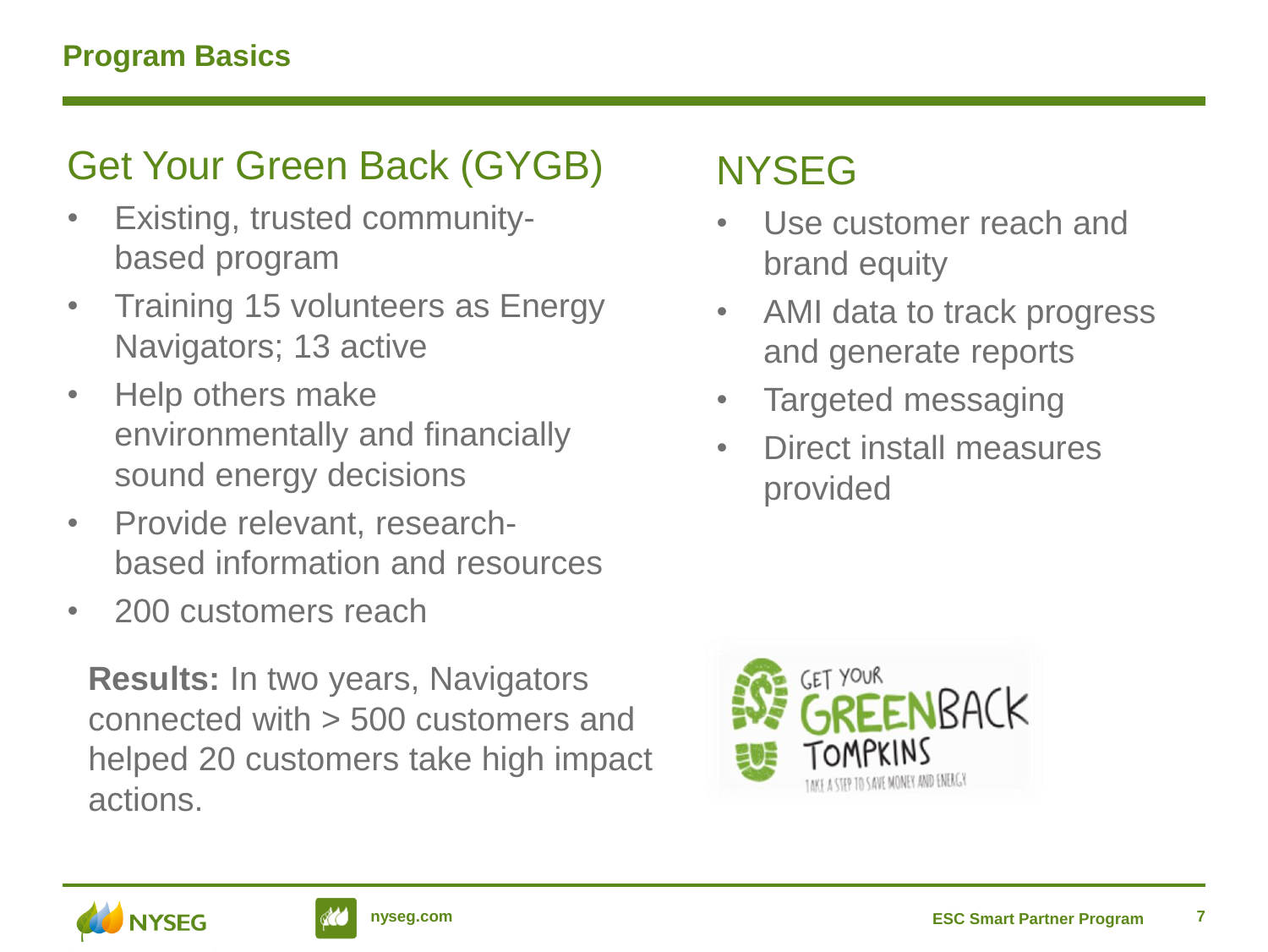### Pathway 1: Individual

- Customer is connected with Energy Navigator
- Possible walkthrough of house

### Pathway 2: House party

- Household invites community members to learn about EE
- Walkthrough w/ choice of DIY opportunity



## Additional interactions

- Connect to existing programs / approved contractors
- Review Marketplace / Energy Manager on tablets
- Review other ESC offerings
- Provide EE measures

#### **Lightbulbs**

Faucet aerators

Pipe insulation

Plastic window covering

## Weather stripping/door sweeps

#### Check filters



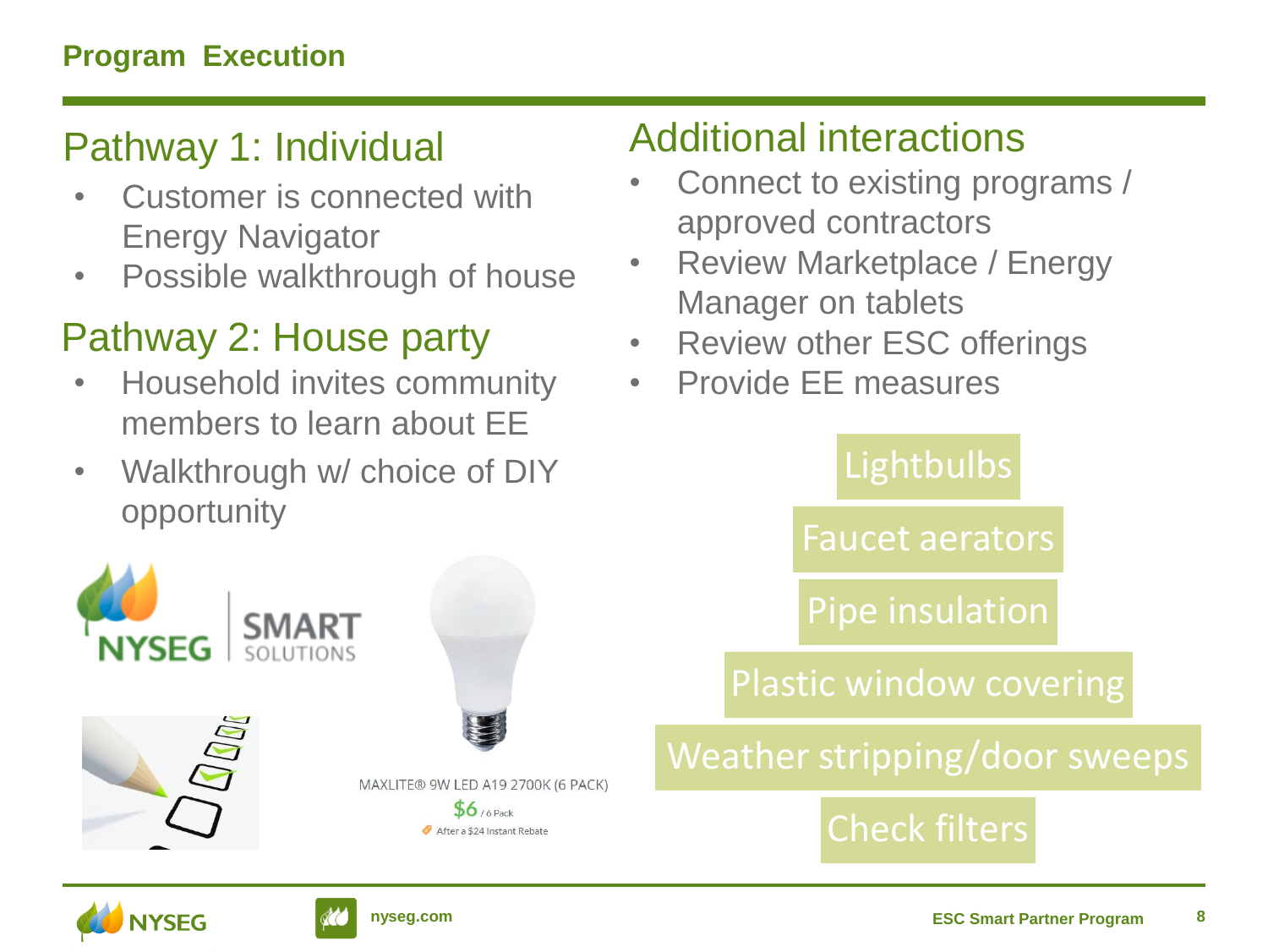- ➢ Through Energy Manager, customers can view their hourly usage and access EE tips to see how they can save energy.
- ➢ Customers can also create an action plan by selecting from a checklist of ways to save money and reduce their carbon footprint.

| <b>Opportunities are Waiting</b>                     |  |
|------------------------------------------------------|--|
| Complete Your Action Plan Now!                       |  |
| · Oct a personalized list of ways to save            |  |
| . Vew details on how much each action will save you. |  |
| · Tradit your home upgrades and savings              |  |
| . View user reviews to help you make decisions.      |  |
|                                                      |  |
| CREATE A PLAN                                        |  |
|                                                      |  |



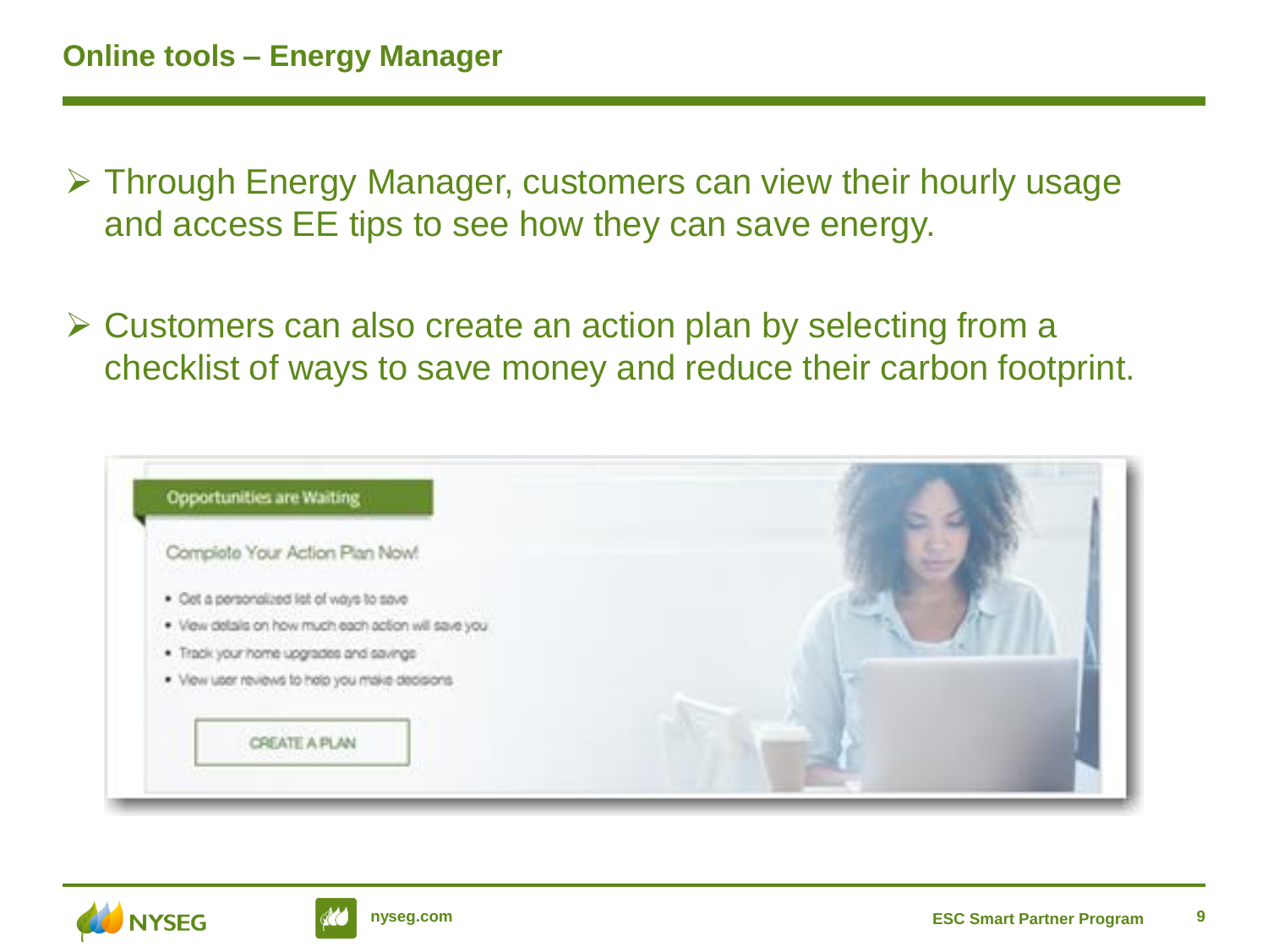➢ Through NYSEG Smart Solutions, customers can purchase EE products with point of sale rebates, request a home energy assessment through NYSERDA's Home Performance program, and request free quotes for residential or community shared solar.





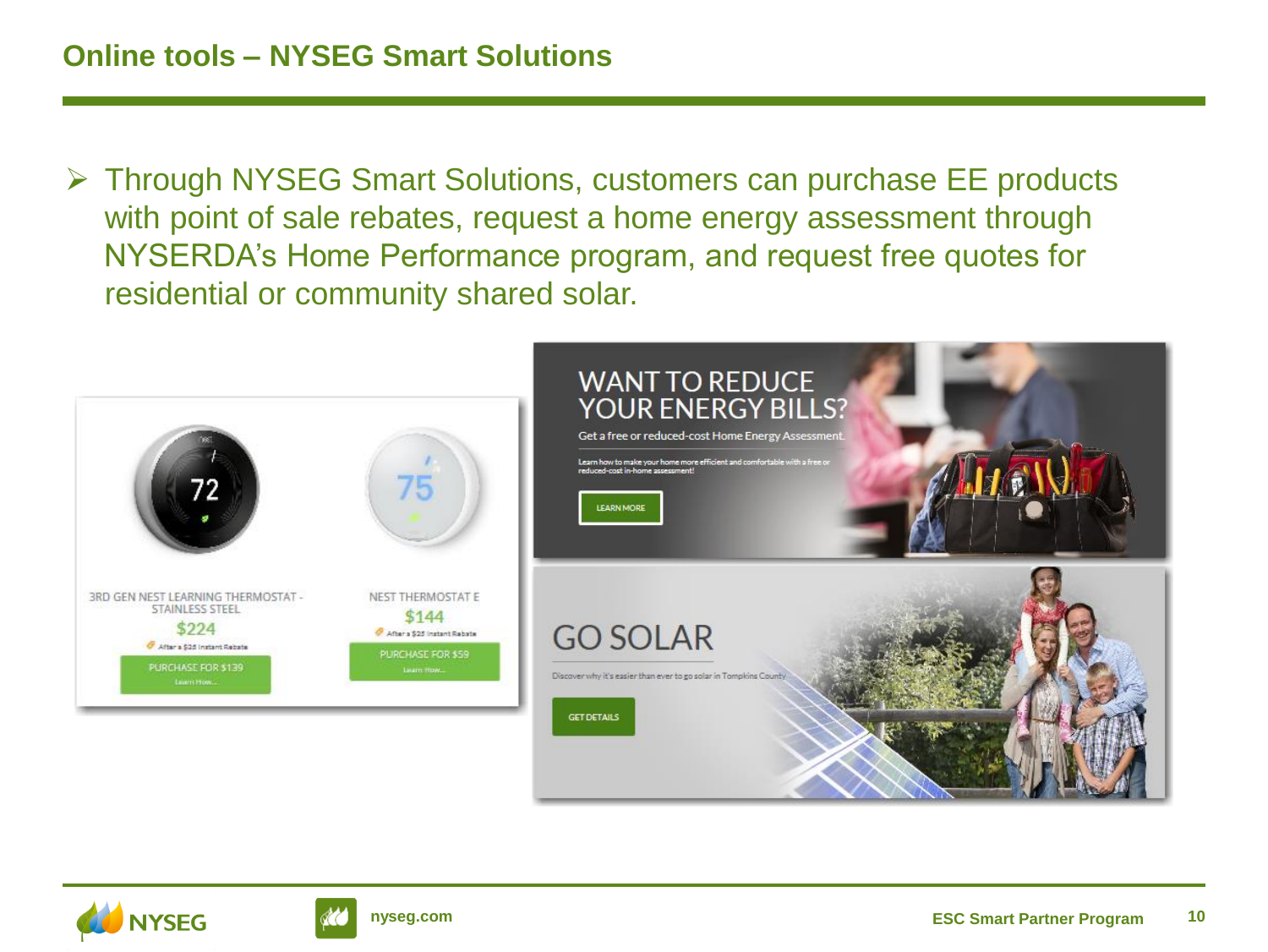#### **Marketing and Timeline**



- $\triangleright$  Targeted emails
- ➢ Press Release
- ➢ Sign up sheets in Ithaca NYSEG office
- $\triangleright$  Sign up sheets at community events (tabled by CCE)
- ➢ Other related CCE presentations
- ➢ Energy Navigator's individual plan for outreach to meet their goals of customers reached





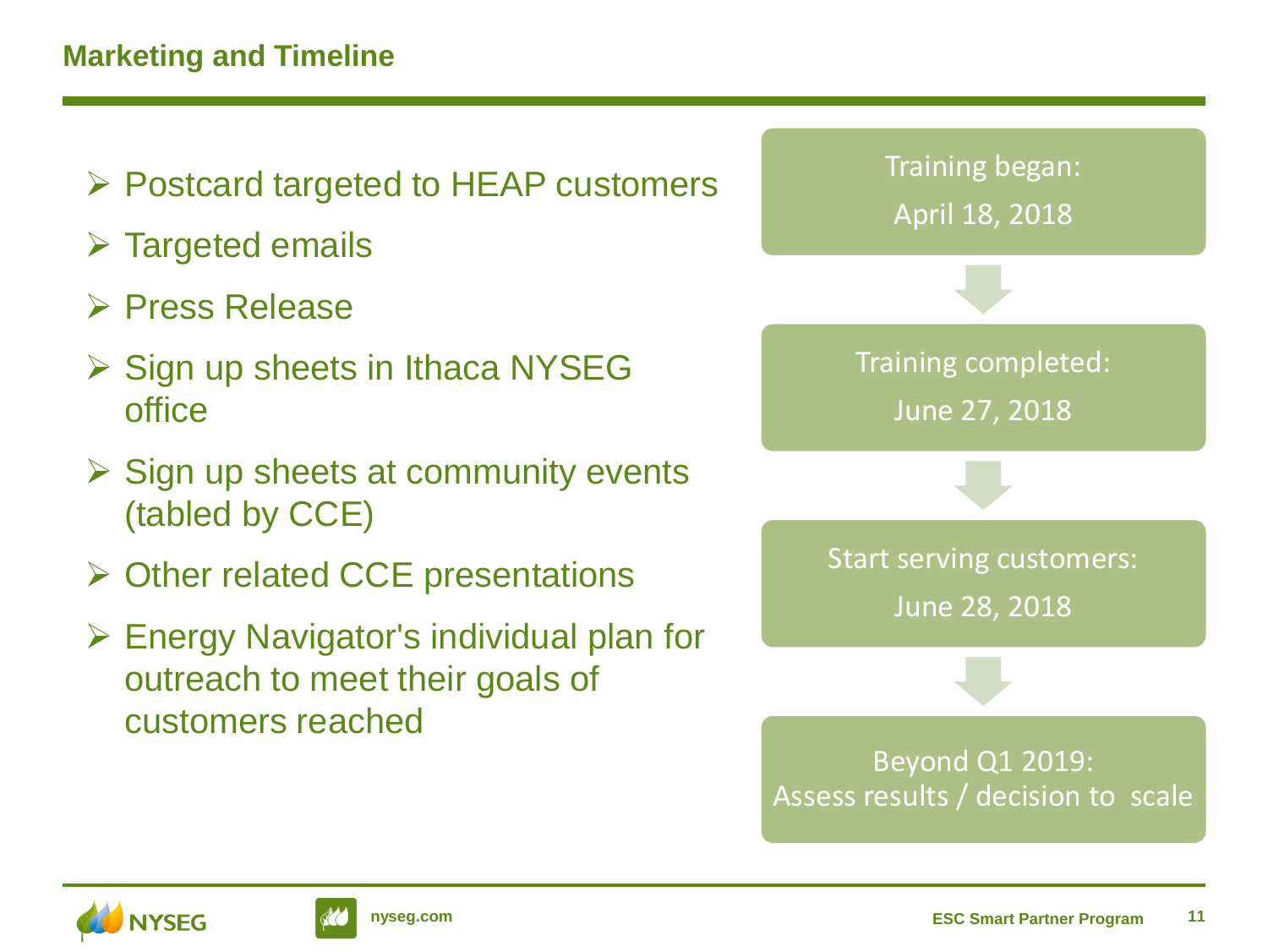#### **Follow up & Evaluation**

| <b>Program Metrics</b>                                      |                                             |  |
|-------------------------------------------------------------|---------------------------------------------|--|
| Customer<br>awareness of ESC<br>components                  | <b>Total System</b><br>Savings (\$)         |  |
| Opt-in to bundled<br>products &<br>services                 | kWh saved;<br>therms saved                  |  |
| # transactions in<br>Marketplace &<br><b>Energy Manager</b> | kWh/\$ or therms/\$<br>(cost effectiveness) |  |
| Change in # on<br>time payments                             | # EE-related<br>actions                     |  |

#### **Actions**

#### **Follow up**

- Check in with customers every month for 6-8 months after initial contact
- Determine if further action was taken
- Assist with barriers

#### **Evaluation**

- Collect basic info (date of install, address, move-in date, etc.)
- AMI data to determine savings
- **Exit survey**